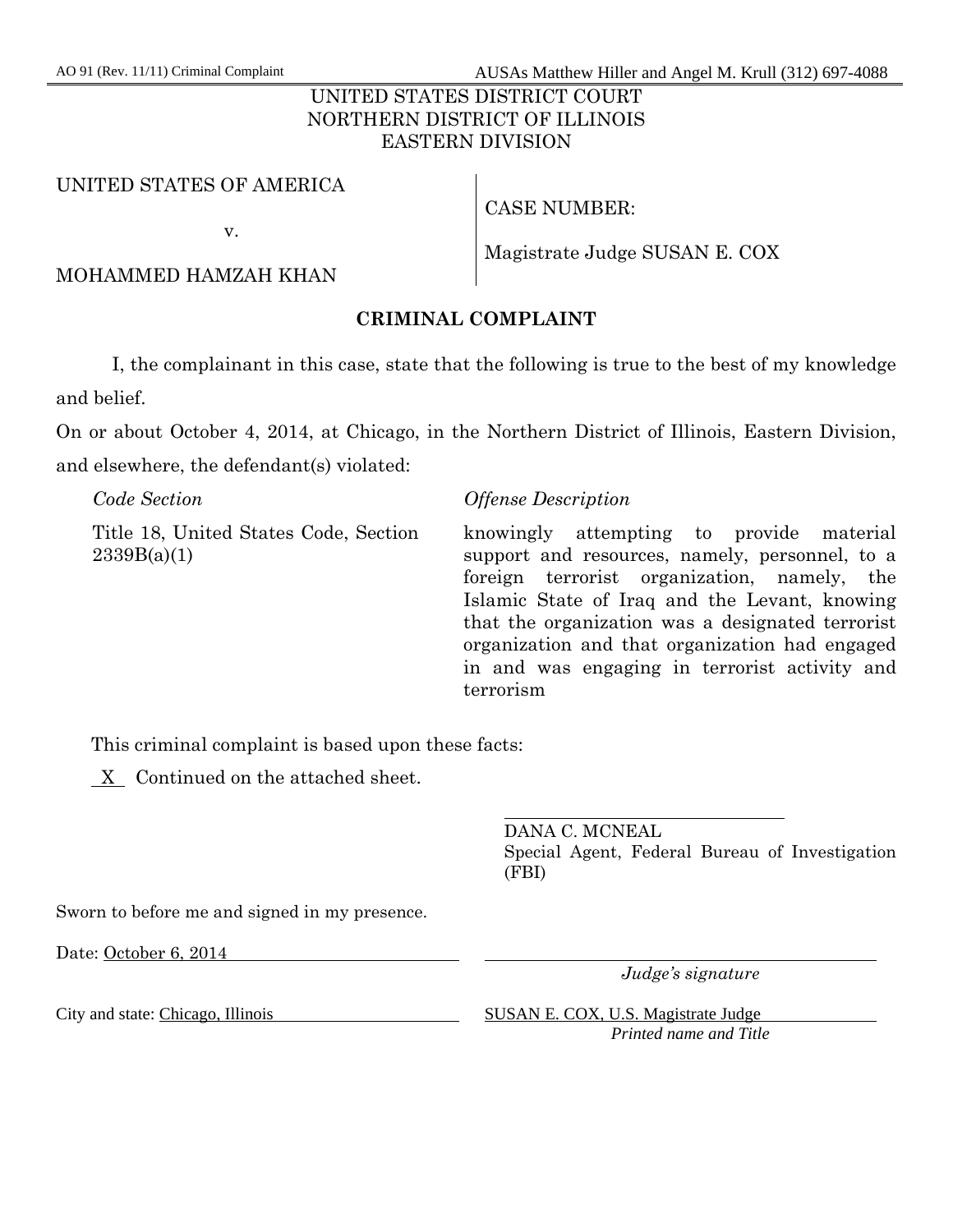ss

#### **AFFIDAVIT**

I, DANA C. MCNEAL, being duly sworn, state as follows:

1. I am a Special Agent with the Federal Bureau of Investigation, and have been so employed since approximately October 2002. My current responsibilities include the investigation of violations relating to international terrorism, including the provision and attempted provision of material support or resources to foreign terrorist organizations, in violation of Title 18, United States Code, Section 2339B(a)(1).

2. This affidavit is submitted in support of a criminal complaint alleging that MOHAMMED HAMZAH KHAN has violated Title 18, United States Code, Section  $2339B(a)(1)$ . Because this affidavit is being submitted for the limited purpose of establishing probable cause in support of a criminal complaint charging KHAN with knowingly attempting to provide material support and resources, namely, personnel (to wit, himself), to a foreign terrorist organization, namely, the Islamic State of Iraq and the Levant, knowing that the organization was a designated terrorist organization and that organization had engaged in and was engaging in terrorist activity and terrorism, I have not included each and every fact known to me concerning this investigation. I have set forth only the facts that I believe are necessary to establish probable cause to believe that the defendant committed the offense alleged in the complaint.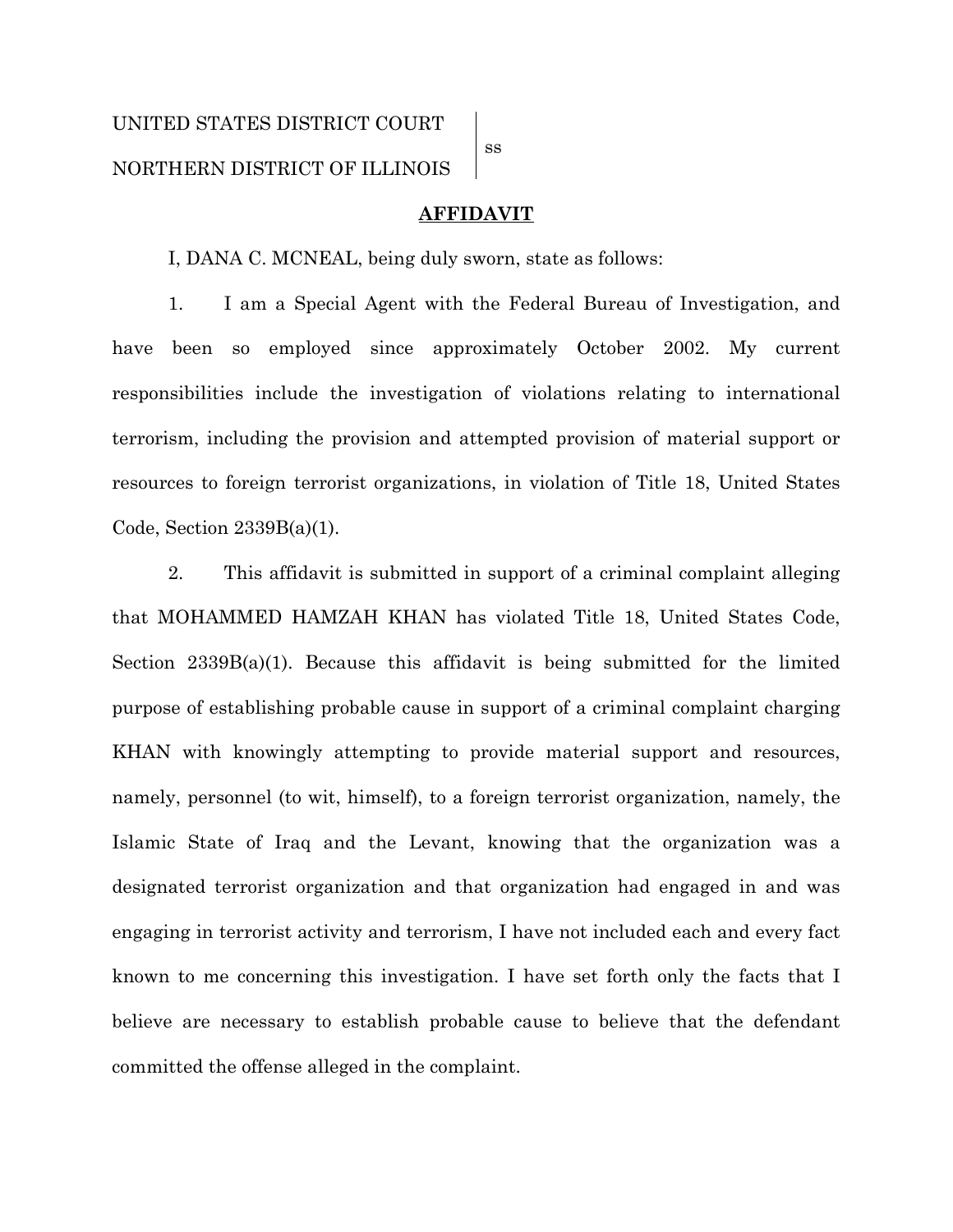3. This affidavit is based on my personal knowledge, information from other law enforcement personnel and from persons with knowledge regarding relevant facts, and on my training and experience, which includes receiving information from other law enforcement personnel and sources of information regarding relevant facts.

4. This affidavit includes summaries and quotations of certain documents that were obtained by law enforcement. Some of these documents included writings in Arabic and English. While translators have attempted to translate the writings accurately, to the extent that quotations are included, they are preliminary, not final translations. In addition, the bracketed words and phrases that have been inserted into the communications provide my understanding of such communications based on my training and experience, and the context of the communications.

#### *MOHAMMED HAMZAH KHAN*

5. According to his United States passport, which was issued on or about May 2, 2014, KHAN is a nineteen year-old United States citizen who resides at Residence 1. According to U.S. State Department records, KHAN's passport application listed Individual A as KHAN's father and Residence 1 as KHAN's address.

6. According to Individuals A and B, they are the parents of KHAN and other siblings, all of whom live at Residence 1. Also during interviews of Individuals A and B, they referred to KHAN by his middle name.

2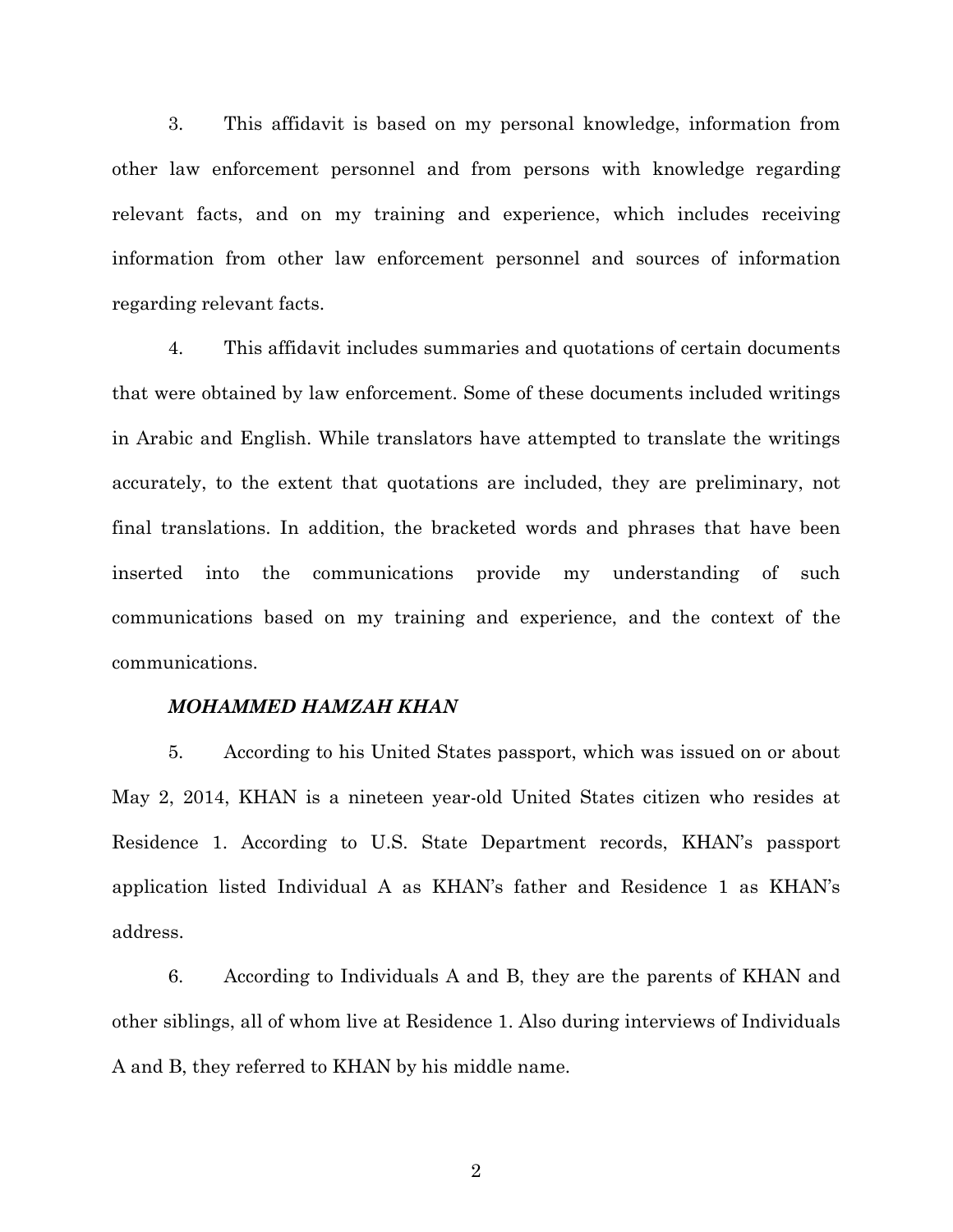#### *The Islamic State of Iraq and the Levant*

7. On or about October 15, 2004, the United States Secretary of State designated al-Qaeda in Iraq, then known as Jam'at al Tawhid wa'al-Jihad, as a Foreign Terrorist Organization under Section 219 of the Immigration and Nationality Act and as a Specially Designated Global Terrorist entity under section 1(b) of Executive Order 13224.

8. On or about May 15, 2014, the Secretary of State amended the designation of al-Qaeda in Iraq as a Foreign Terrorist Organization under Section 219 of the Immigration and Nationality Act and as a Specially Designated Global Terrorist entity under section 1(b) of Executive Order 13224 to add the alias Islamic State of Iraq and the Levant ("ISIL") as its primary name. The Secretary also added the following aliases to the ISIL listing: the Islamic State of Iraq and al-Sham, the Islamic State of Iraq and Syria, ad-Dawla al-Islamiyya fi al-'Iraq wa-sh-Sham, Daesh, Dawla al Islamiya, and Al-Furqan Establishment for Media Production.

9. Based on my training and experience, I know that: (a) Sunni extremists, who are not citizens or residents of Syria and Iraq, are traveling to Syria and Iraq to join ISIL and commonly enter Syria by crossing the border from Turkey; (b) foreign fighters from Western countries are traveling to locations in Turkey, including Istanbul, and then traveling to towns closer to the border where they are brought into Syria to join ISIL; (c) Abu Bakr al-Baghdadi is the current leader of ISIL; (d) ISIL is also frequently referred to as "ISIS" (an acronym for the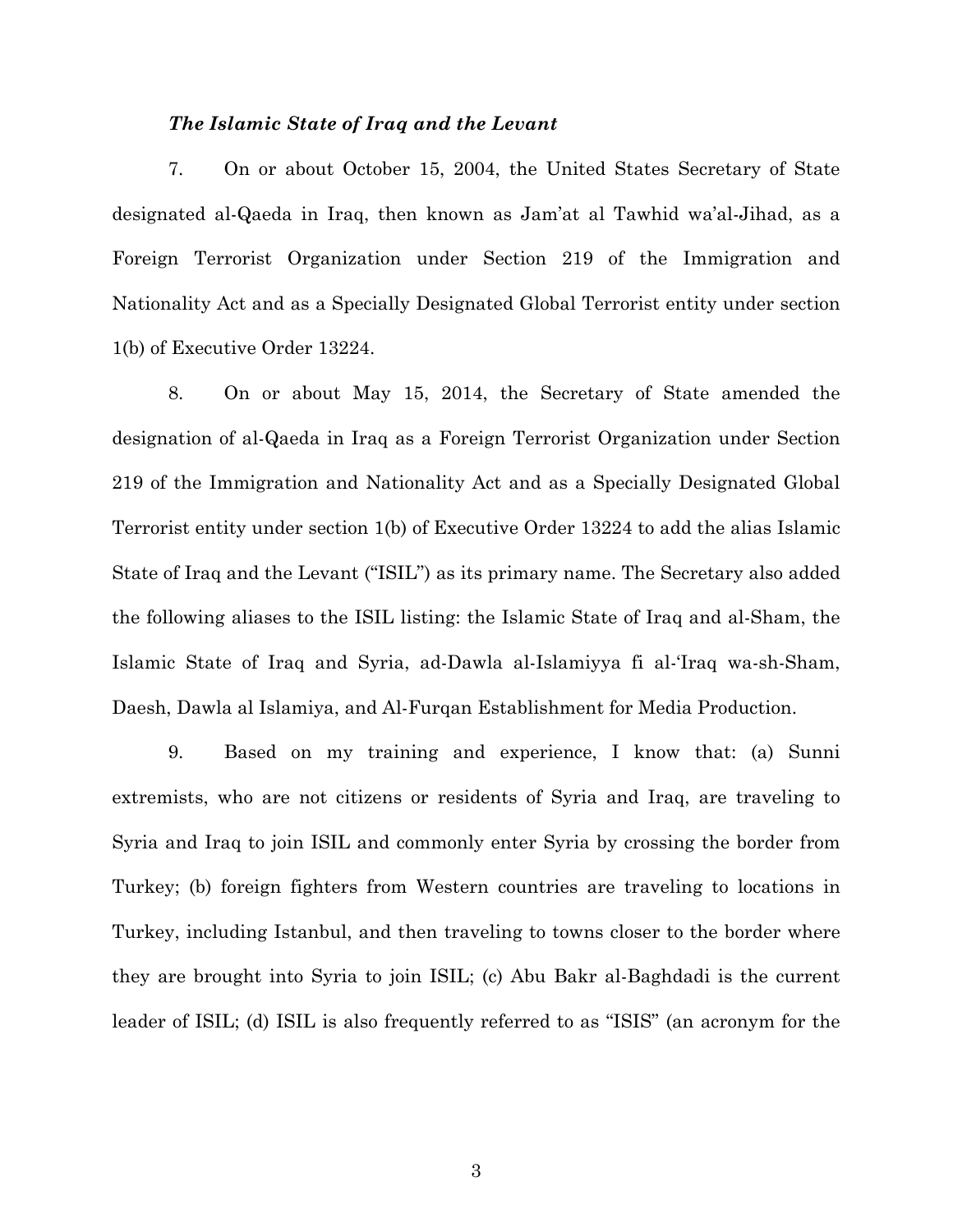Islamic State of Iraq and al-Sham or the Islamic State of Iraq and Syria); and (e) the following flag is affiliated with ISIL:



### *KHAN's Attempt to Travel Overseas*

 $\overline{a}$ 

10. According to information received from Austrian Airlines, on or about September 26, 2014, roundtrip tickets were purchased for KHAN to: (a) travel on October 4, 2014, in the afternoon, from Chicago O'Hare International Airport to Vienna, Austria, and from Vienna, Austria, to Istanbul, Turkey, arriving on October 5, 2014;1 and (b) travel on October 8, 2014, from Istanbul, Turkey, to Zurich, Switzerland, and from Zurich, Switzerland, to Chicago O'Hare International Airport, arriving on October 9, 2014.

11. On or about October 4, 2014, in the afternoon, KHAN was observed by law enforcement agents passing through the security screening checkpoint within the international terminal at Chicago O'Hare International Airport. Subsequently, law enforcement agents came into contact with KHAN, who possessed Austrian Airline tickets for travel that day from Chicago to Vienna, and tickets for travel from Vienna to Istanbul on October 5, 2014. Further information concerning this encounter is described below.

<sup>&</sup>lt;sup>1</sup> As noted above, Turkey is a common transit point for foreign fighters from the United States and other western countries to travel to Syria to join ISIL.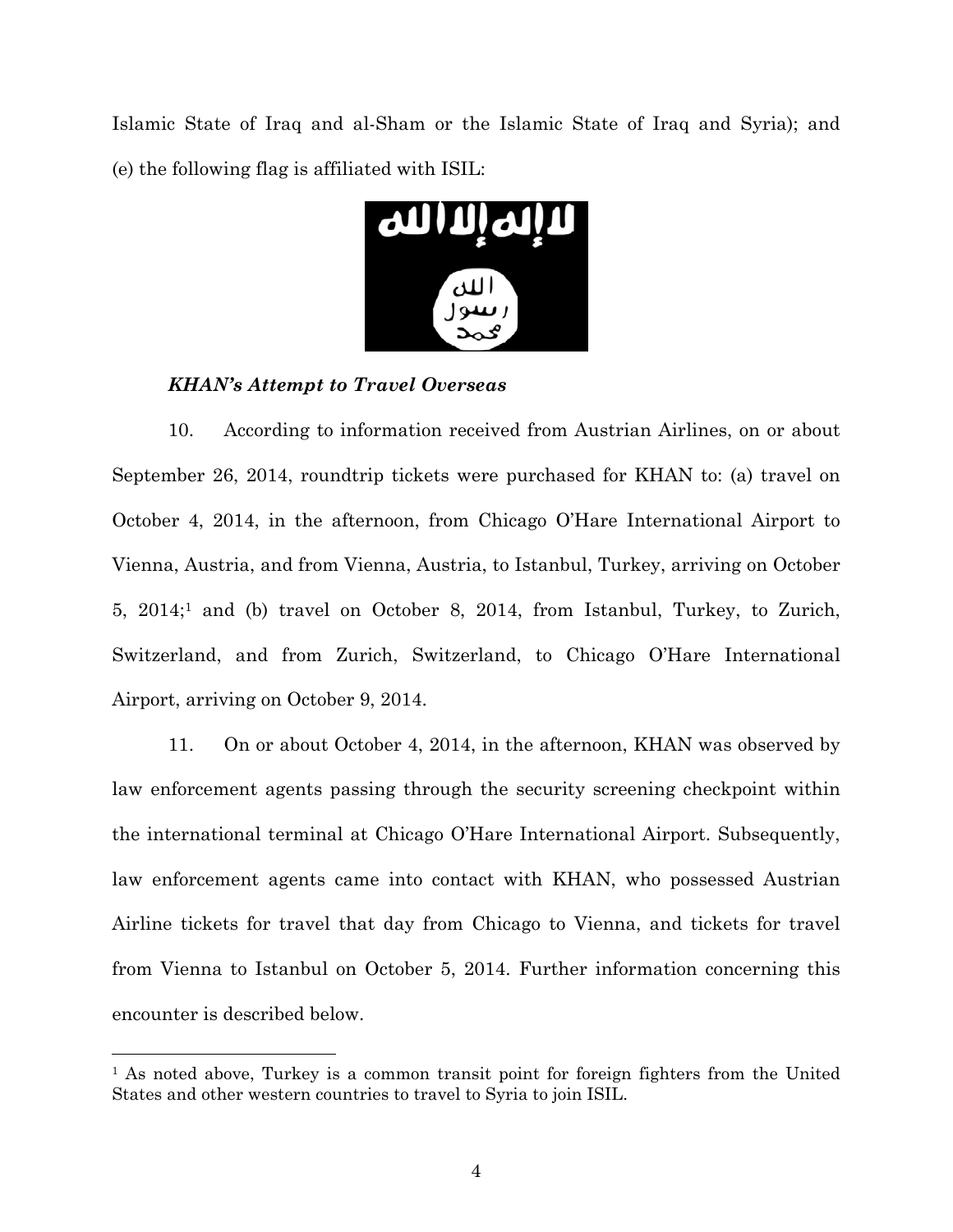#### *The Search of KHAN's Home*

12. On or about October 4, 2014, while KHAN was at the airport, law enforcement agents executed a search warrant at Residence 1. During the search, agents recovered multiple handwritten documents that appeared to be drafted by KHAN and/or other persons, and which expressed support for ISIL. The following are descriptions of just some of the items agents seized from Residence 1.

13. In what appeared to be a common room, agents recovered a handwritten notebook, which includes the following:

a. A page that contains the word "Purchased" with the following steps listed below: "(1) \$4,000.00 ticket to Istanbul Cred," "(2) supplies via credit card," "(3) cash for hotel in Istanbul \$(70)," "(4) bus ride to Esekir (\$)," "(5) Esekir  $\rightarrow$ Koya  $\rightarrow$  Adana,"<sup>2</sup> "(6) get in touch with" a list of four individuals, including Individual C,3 "(7) Most likely go to Urfa."4 Above this list was a drawing of what appeared to be the United States and Turkey. That drawing included an arrow from the United States to northwest Turkey, two arrows across Turkey, and one arrow pointing across what appeared to be the border of Turkey and Syria or Iraq. Also on this page were the following words (in Arabic): "Al-Raqqah Province. In the Islamic

l

<sup>2</sup> Based on my training and experience, the context of this writing, and my knowledge of the investigation, I believe these are references to the Turkish cities of Eskisehir, Konya, and Adana.

<sup>&</sup>lt;sup>3</sup> Two of the four names were written in Arabic.

<sup>4</sup> I believe this to be a reference to a city in southeastern Turkey which is near the Syrian border.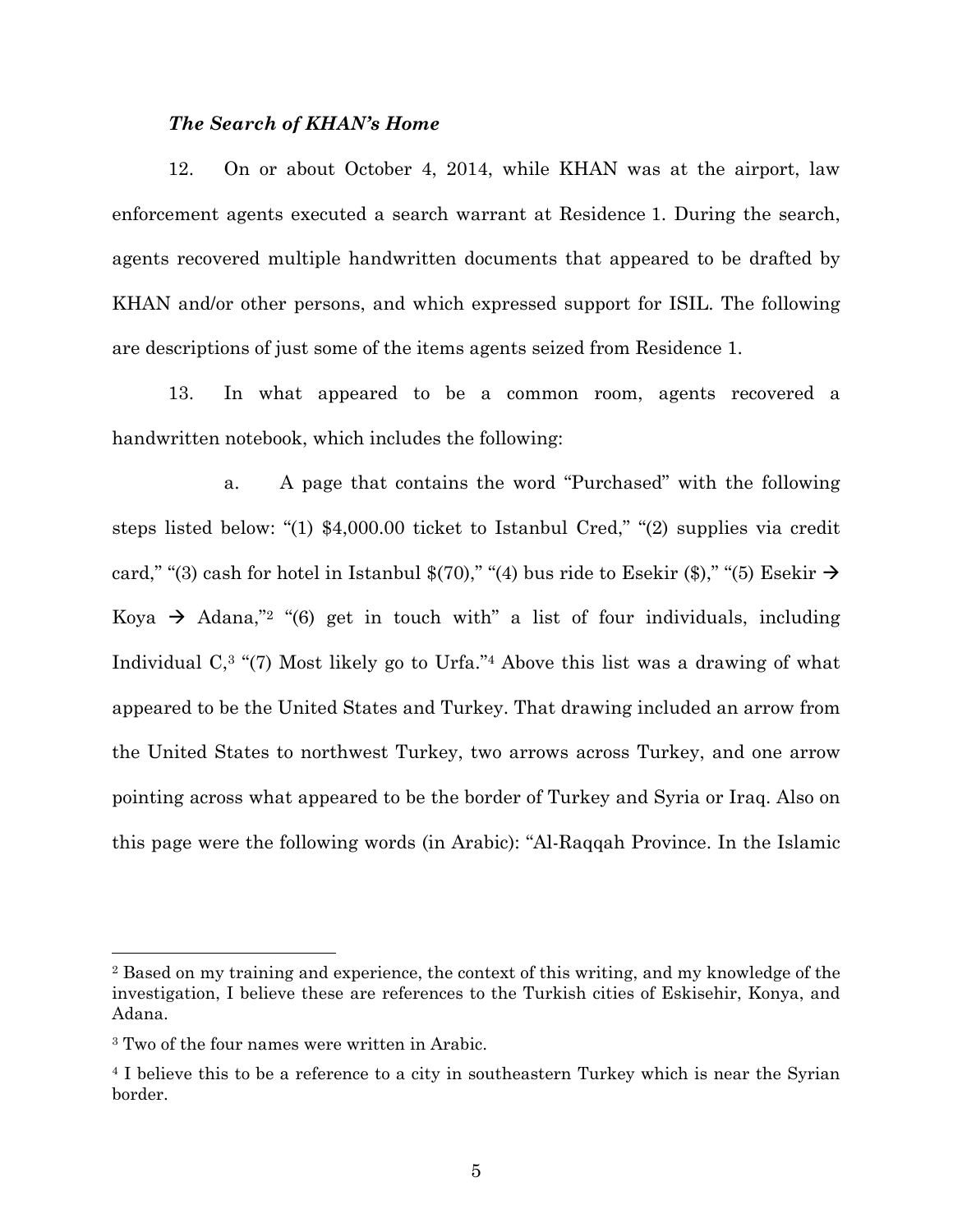State in Iraq and Levant. Abu-'Ikasha Al-Amriki. For the Islamic State in Iraq and Levant."

b. A page with a drawing and the following words (in Arabic): "The Commander of the Ranks under Abu-Bakir Al-Baghdadi, Abu-Mariyah Al-Hariri, the Commander of the Ranks."

c. A page that included the following words (in Arabic): "Islamic State in Iraq and Levant. Here to stay. We are the lions of the war [unintelligible]. My nation, the dawn has emerged."

d. A page with drawings that appeared to depict the ISIL flag and that of another designated foreign terrorist organization.

e. One page in the notebook had a drawing of what appeared to be an armed fighter with an ISIL flag behind him. Above and below these drawings were the words in Arabic: "Come to Jihad."5

f. Different pages containing the handwritten names of "Hamza Khan" and that of another person.

14. In what appeared to be a living room, agents recovered a calendar book with various handwritten notations, including a drawing of what appeared to be the ISIL flag and written references (in Arabic) to "the Islamic State of Iraq and the

l

<sup>5 &</sup>quot;Jihad" is an Arabic term meaning "struggle," referring to one's struggle on behalf of Islam. In this context, I understand this to be a reference to a violent form of jihad.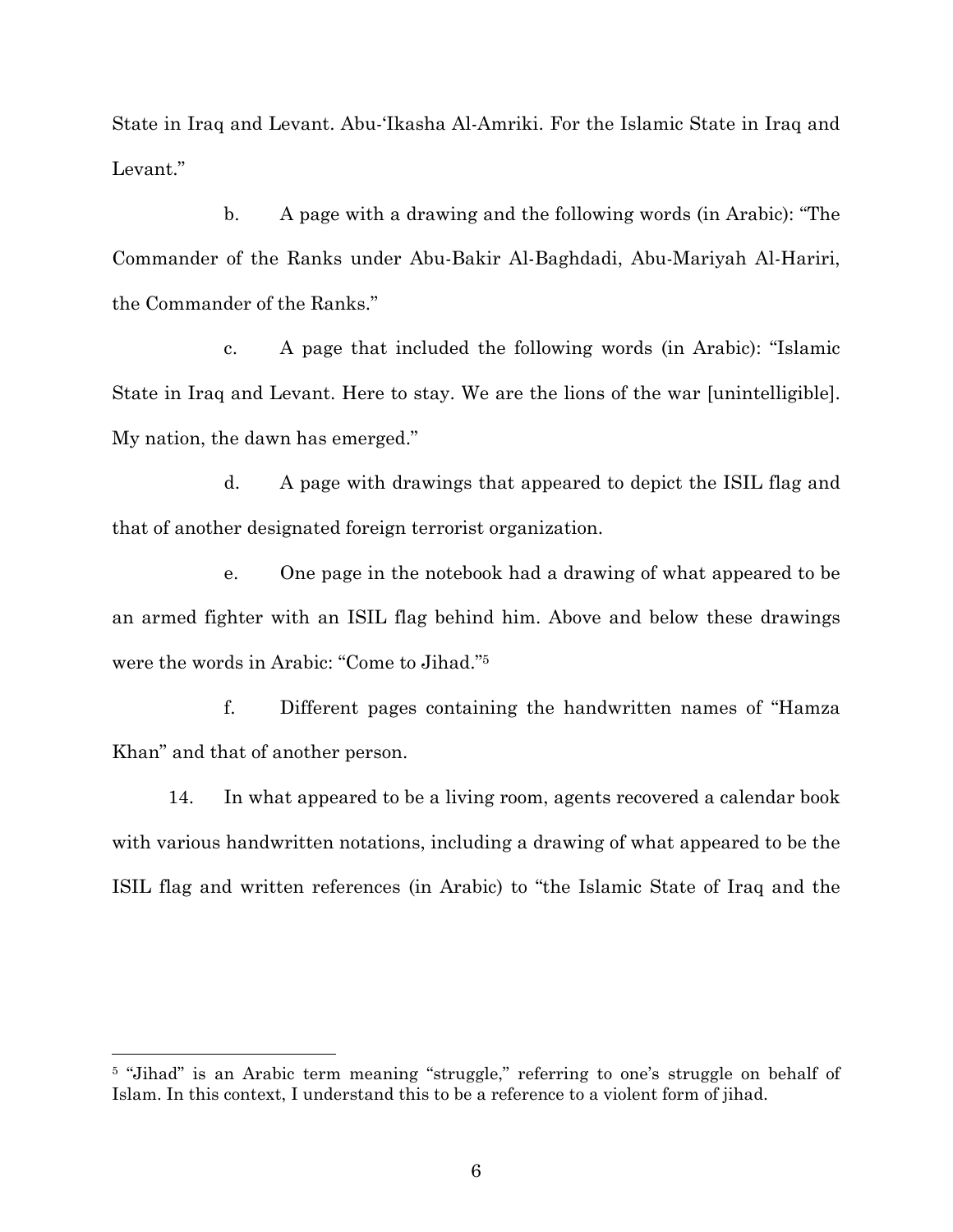Levant," "Abu Bakir Al-Baghdadi," and Individual C, as well as killing a "Nusayri [Alawite]."6

15. In a bedroom identified by KHAN's parents as belonging to KHAN and a sibling agents recovered, among other things, a handwritten, 3-page letter, which appears to have been written by KHAN and left for his parents to explain his October 4, 2014 travel. In summary, in the letter, which is signed "Your loving son, Hamza [KHAN's middle name]," KHAN advised his parents that: (i) they should not contact the "authorities" about his trip ("FIRST and FOREMOST, PLEASE MAKE SURE TO NOT TELL THE AUTHORITIES For if this were to happen it will jeopardize not only the safety of us but our family as well."); (ii) he was on his way to Syria ("My dear parents, there are a number of reasons I will be going to the blessed land of Shaam,7 and leaving my home."); (iii) there is an obligation to "migrate" to the "Islamic state [ISIL controlled territory]" now that it has "been established;" (iv) he was upset that, as an adult, he was obligated to pay taxes that would be used to kill his "Muslim brothers and sisters"; (v) he was upset with the decline of western societies ("We are all witness that the western societies are getting more immoral day by day. I do not want my kids being exposed to filth like this . . .."); and (vi) "I extend an invitation, to my family, to join me in the Islamic State."

1

<sup>6</sup> I know that Alawites are a part of Shia Islam and that ISIL is a Sunni Islamic terrorist organization. Based on my training and experience, I know Sunni Islamic terrorists, like ISIL, support the eradication of Shia Islam.

<sup>7</sup> Sham is a frequent alternative name for Syria.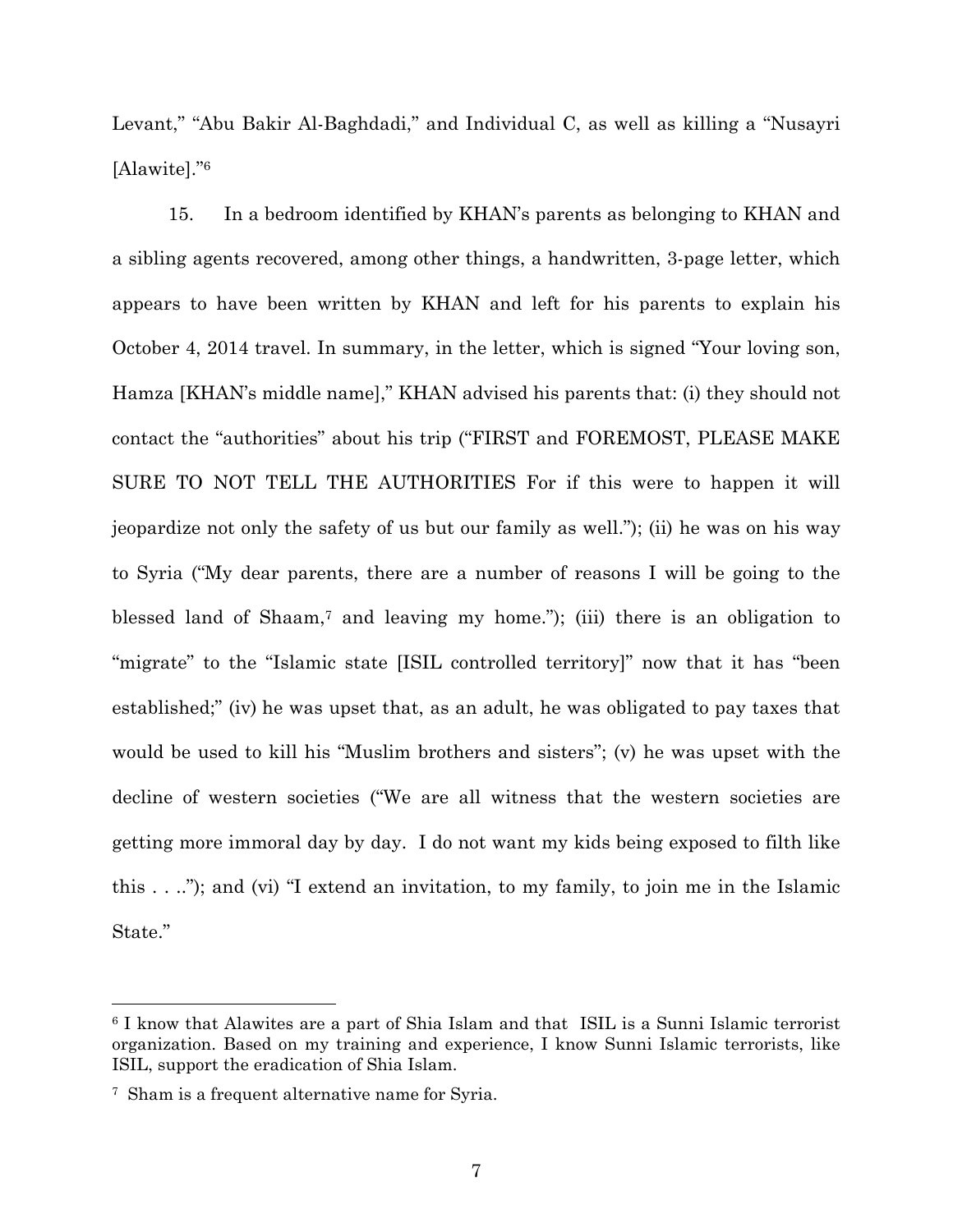16. During the execution of the search warrant, Individual A consented in writing to a search of a vehicle owned by him. According to Individual A, he gave KHAN a key to the vehicle and allowed KHAN to drive it to work and school. Individual A brought agents to the vehicle, opened the door to the vehicle for them, and the vehicle was then searched. Among other items, agents found in the vehicle a spiral-bound notebook containing the following words and symbols:

- a. The name of KHAN;
- b. Islamic State in Iraq and the Levant (in Arabic);
- c. Al-Qaeda in the Levant (in Arabic);
- d. The Syrian Resistance (in Arabic); and

e. The ISIL flag and the flag of another designated foreign terrorist organization.

#### *Information Provided by KHAN*

17. On or about October 4, 2014, at approximately 2:28 pm, KHAN was approached and interviewed by Customs and Border Protection ("CBP") officers in the area of international departure gates M14 and M15 at the airport. During the interview, KHAN told CBP officers, among other things, that he did not have any family in Istanbul and that he planned to stay at a hotel in Istanbul for two or three days, with a return flight on Thursday. KHAN thereafter was interviewed by FBI agents at another location within the airport. That interview lasted approximately three hours. At the conclusion of the interview, law enforcement escorted KHAN back to the international terminal.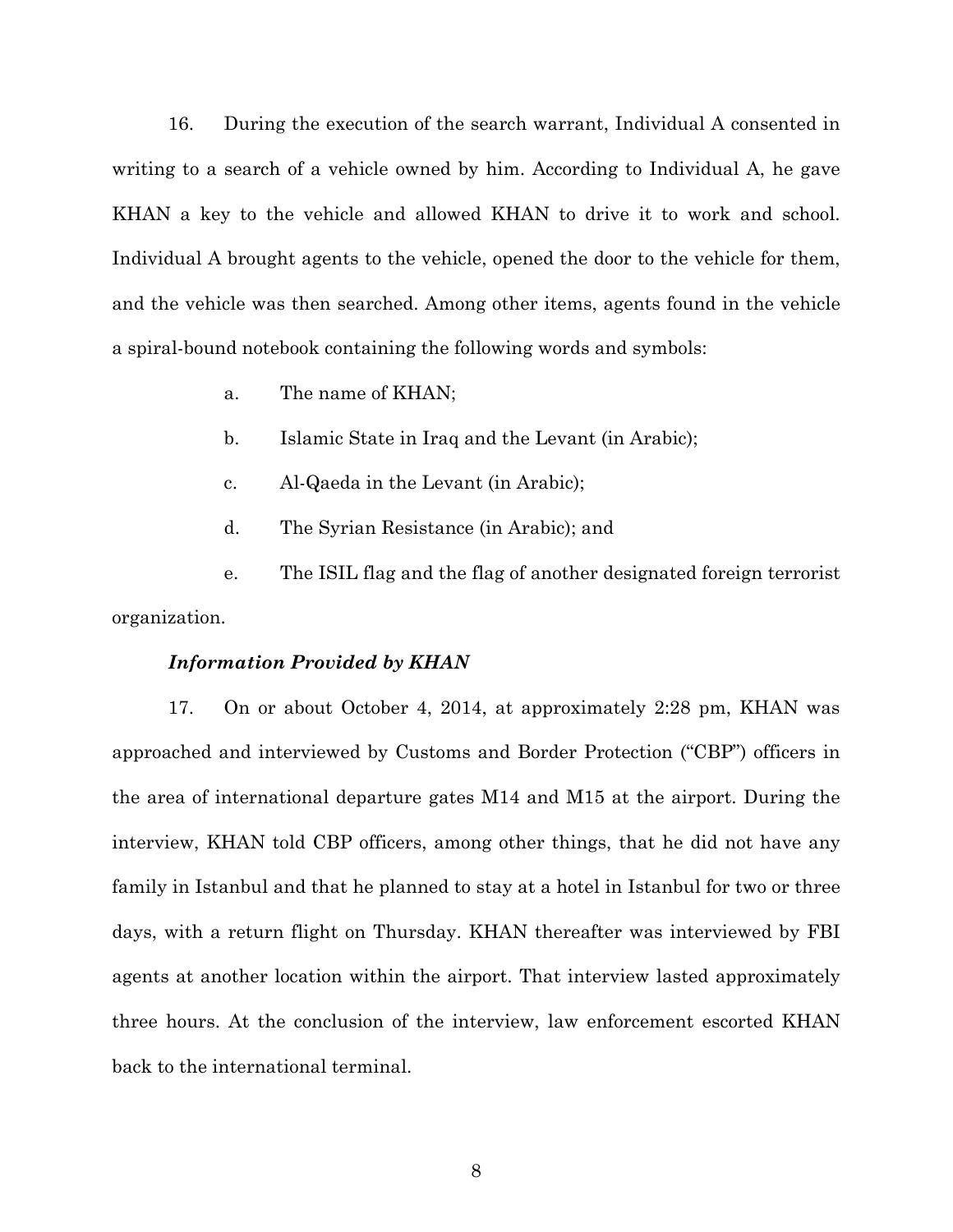18. Later in the evening, KHAN was placed under arrest. Thereafter, he was interviewed by different FBI agents at the airport. According to agents who conducted the interview, KHAN was provided *Miranda* warnings, which KHAN agreed to waive verbally and in writing. During the interview, KHAN advised that Individual C, whom he had met online, had provided him the phone number of a person KHAN was to contact once KHAN arrived in Istanbul. This contact was to take KHAN to where ISIS was. When asked where that was, KHAN said the area in Syria and Iraq. KHAN also said he planned on remaining there permanently and that he knew that he would be arrested if he returned to the United States. When asked what he was going to do there, KHAN advised that he expected to be involved in some type of public service, a police force, humanitarian work, or a combat role.